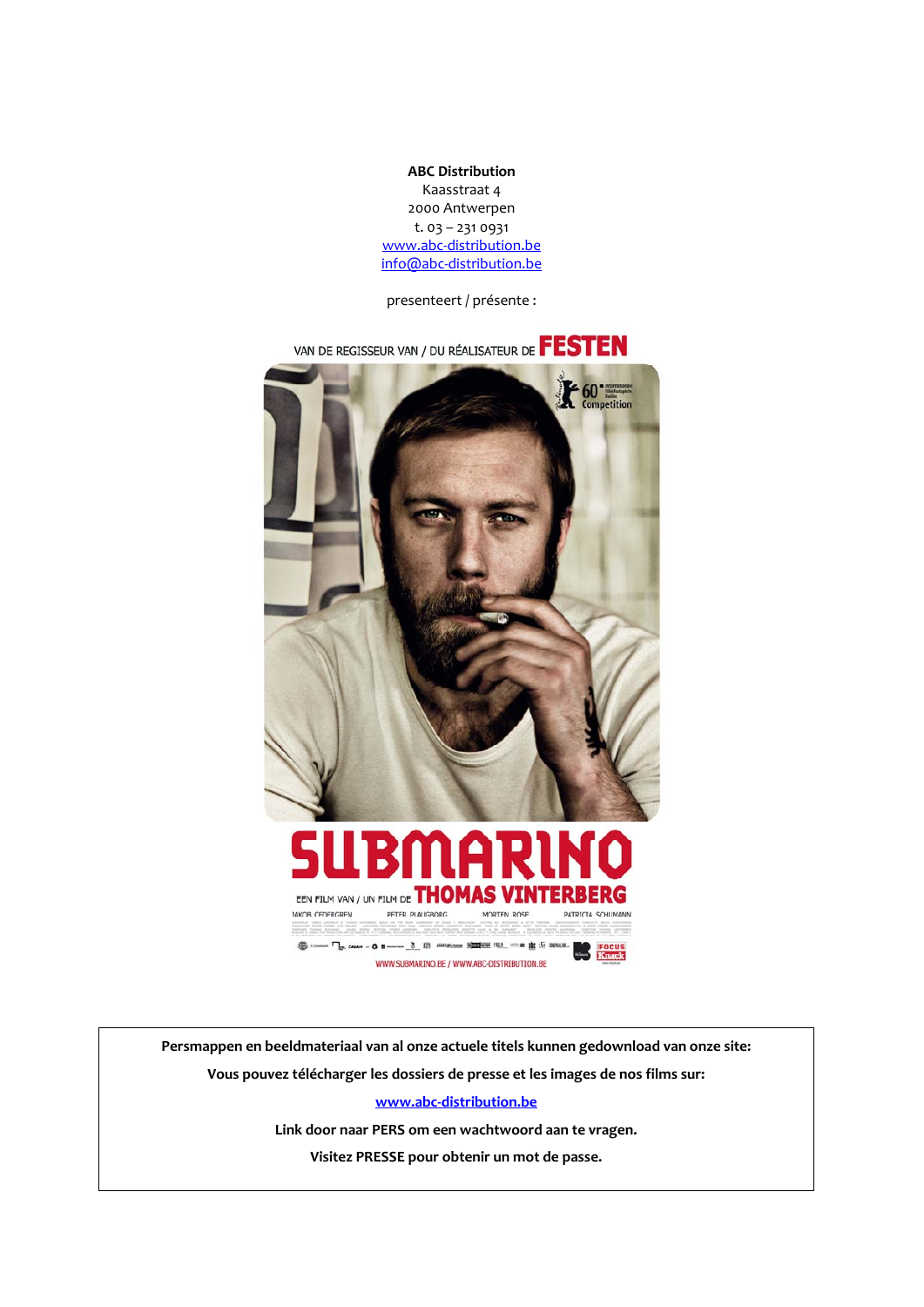# **Submarino** – synopsis (NL)

**Het verhaal van twee broers die elkaar uit het oog verloren na een woelige jeugd en elkaar terugvinden in de gevangenis… Dat is wat regisseur Thomas Vinterberg, voormalig lid van de «Dogma»‐groep verteld in zijn film die gebaseerd werd op de roman van de Deense schrijver Jonas T. Bengtsson, gekend om zijn onvoorwaardelijk realisme. De titel verwijst naar een verschrikkelijke martelmethode « submarino » genaamd waarbij het hoofd onder water gehouden wordt tot net voor het slachtoffer verdrinkt.** 

**Nick en zijn jongere broer groeiden op in verschrikkelijke omstandigheden. Armoede, misbruik en de alcoholverslaving van hun moeder tekenden hun jeugd totdat een tragedie het gezin uit elkaar dreef.** 

Nick is nu 33 jaar en komt net vrij uit de gevangenis. Hij is een man die weet wat hij wil: trainen in de **fitness en drinken – beide voluit om zich staande te houden tegenover de est van de wereld. De bodybuilder leeft in een vervallen appartementblok in een buitenwijk van Kopenhagen. Zijn broer is ondertussen verslaafd aan heroïne en alleenstaande vader. Er zijn maar twee dingen belangrijk in zijn leven: zijn dagelijkse shot en de toekomst van zijn zesjarige zoontje Martin, die hij een betere** jeugd wil geven dan de zijne. Reden genoeg voor hem om zelf ook heroïne te gaan dealen. De twee **broers leiden ieder hun eigen leven, maar zijn altijd op zoek naar elkaar. Wat hen verenigt is de** strijd om een leven te leiden dat de moeite waard is om geleid te worden. Hun wegen kruisen elkaar sporadisch, maar het is pas in de gevangenis dat ze elkaar echt terug vinden. Maar dan is het bijna **te laat…**

![](_page_1_Picture_4.jpeg)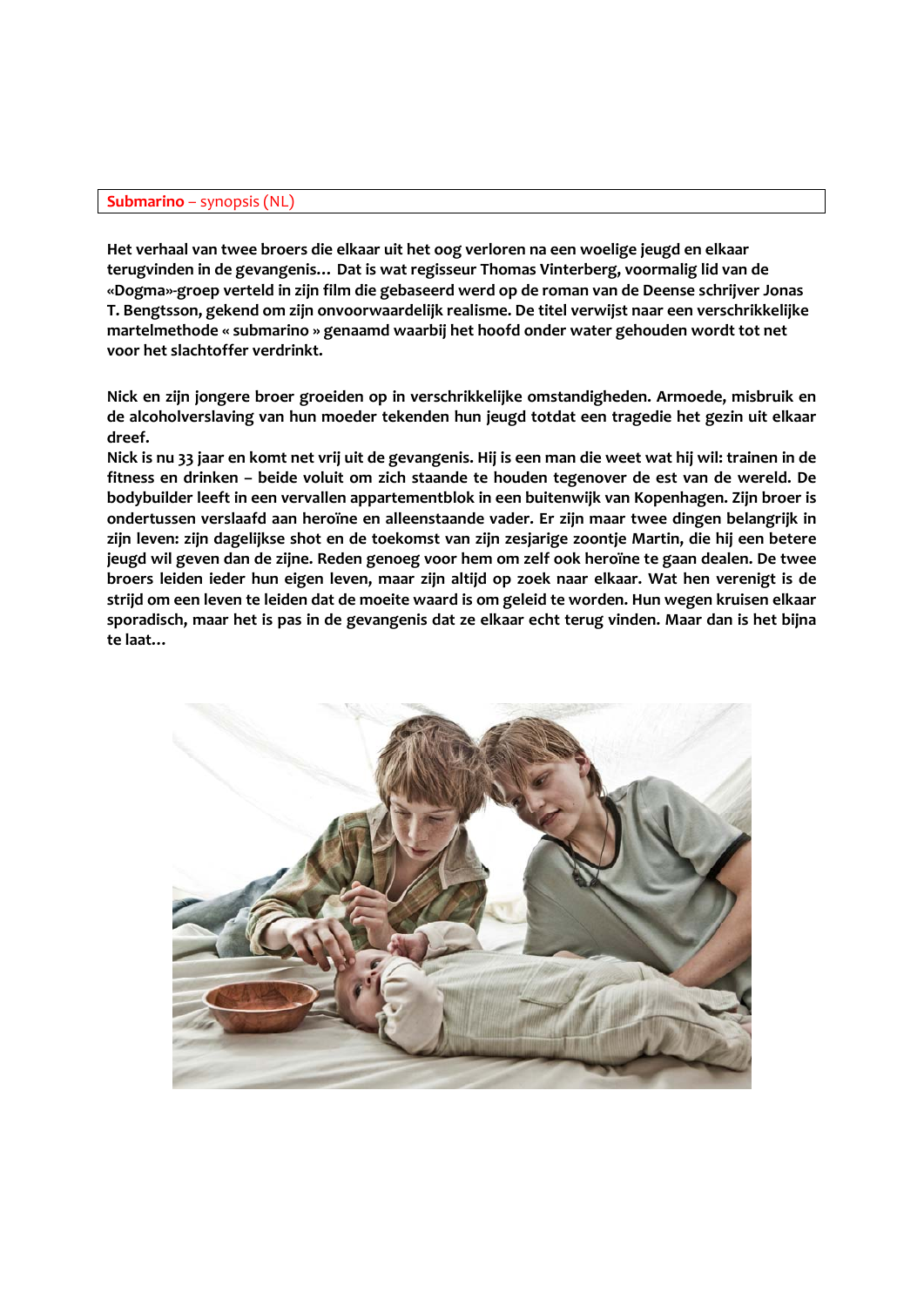# **Submarino** – synopsis (FR)

L'histoire de deux frères qui se sont perdus de vue après une enfance précaire et qui se rencontrent **à nouveau en prison … C'est ce que raconte Thomas Vinterberg, ancien réalisateur du groupe «Dogma», dans son film qui s'inspire d'un roman de l'auteur danois Jonas T. Bengtsson, réputé pour son réalisme inconditionnel. Son titre lui vient d'une perfide méthode de torture: la procédure appelée «submarino» consiste à maintenir la tête d'un homme sous l'eau jusqu'à la limite de l'asphyxie.** 

**Nick et son frère cadet ont grandi dans de terribles conditions. La pauvreté, les abus et l'alcoolisme de leur mère ont marqué leur enfance jusqu'à ce qu'une tragédie déchire la famille.** 

Nick a maintenant 33 ans et il sort de prison. C'est un homme qui sait ce qu'il veut: s'entraîner et **boire – les deux jusqu'à l'excès pour s'endurcir contre le monde entier. Spécialiste du bodybuilding,** il vit dans un foyer délabré de la banlieue de Copenhague. Son frère est entre-temps devenu un junkie et un père célibataire. Il n'y a que deux choses qui lui importent dans la vie: sa piqûre quotidienne et l'avenir de Martin, son fils de 6 ans, qui doit connaître une vie meilleure que lui. Ce **qui est une raison suffisante pour s'adonner aussi au trafic d'héroïne. Les deux frères mènent des existences parallèles dans un sinistre quartier de Copenhague mais se cherchent l'un l'autre. Ce qui** les unit, c'est la lutte pour une vie qui vaille la peine d'être vécue. Leurs chemins se croisent à **l'occasion mais ils ne se retrouvent vraiment qu'en prison. Mais c'est pour eux déjà presque trop tard.**

![](_page_2_Picture_4.jpeg)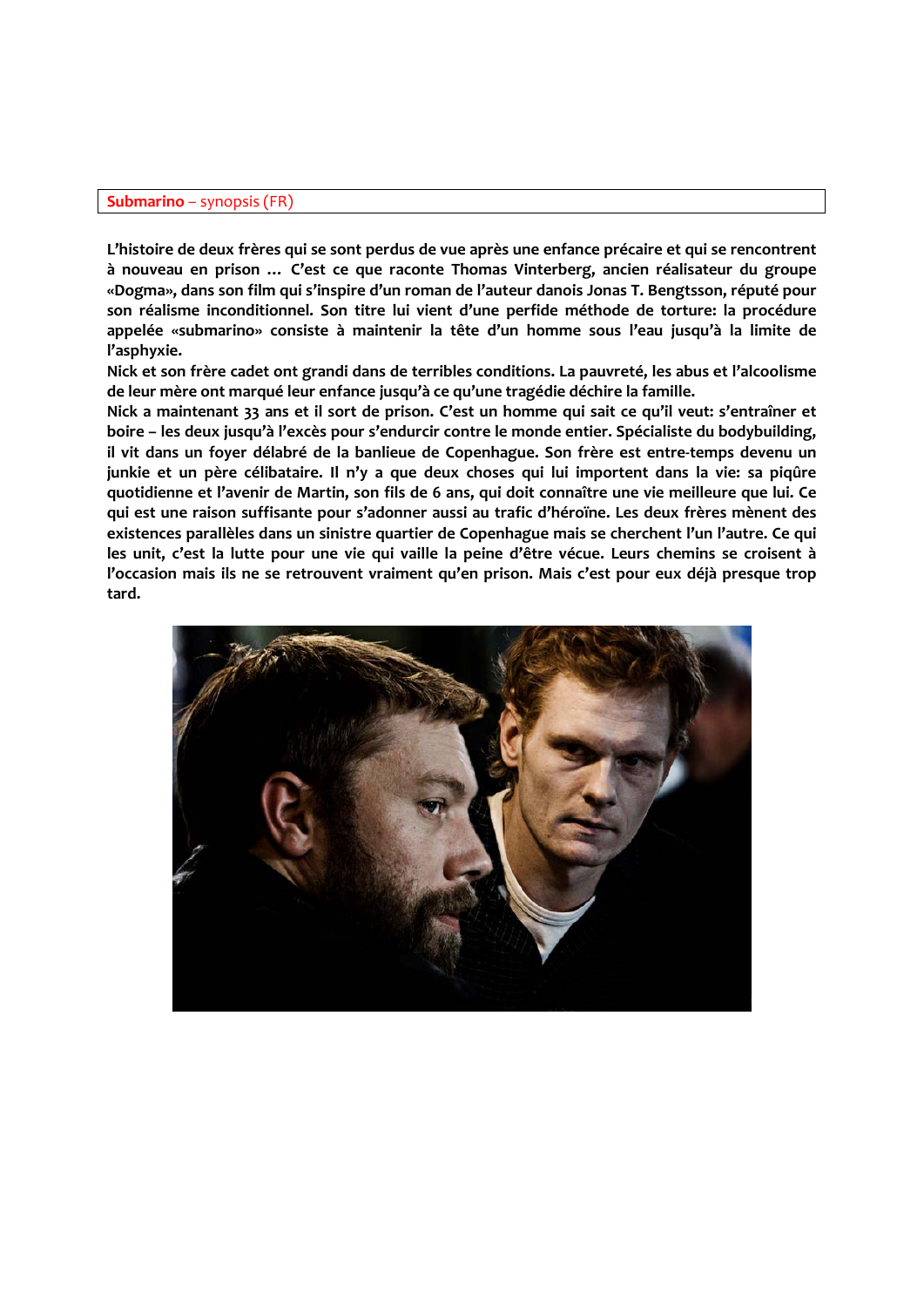## **Submarino ‐** crew

regie / réalisation: Thomas Vinterberg producent / producteur:  $M$  Morten Kaufmann scenario / scénario: Tobias Lindholm & Thomas Vinterberg gebaseerd op het boek van / d'auprès le roman de: Jonas T. Bengtsson camera / caméra: Charlotte Bruus Christensen geluid / son: 
Kristian Eidnes Andersen<br>
muziek / musique:

Kristian Eidnes Andersen<br>
Thomas Blachmann muziek / musique: kostuum / costumes: Marrethe Rasmussen uitvoerende producenten / producteurs executifs: Birgitte Hald & Bo Ehrhardt

### **Submarino** – cast

Nick Jakob Cedergren<br>Nicks broer, Martins vader / frère de Nick, père de Martin Peter Plaugborg Nicks broer, Martins vader / frère de Nick, père de Martin Sofie **Patricia Schumann** Ivan Morten Rose Martin Gustav Fischer Kjaelruff Jonge Nick / jeune Nick<br>Nicks broertje / jeune frère de Nick<br>Sebastian Bull Sarning<br>Mads Broe Nicks broertje / jeune frère de Nick<br>de moeder / la mère Tobias Christian kirk Ostergaard Jimmy Henrik Strube Carsten **Elias Ehlers** Mona **Mona** Helene Reingaard Neumann

Mei Oudlund Ipsen

![](_page_3_Picture_6.jpeg)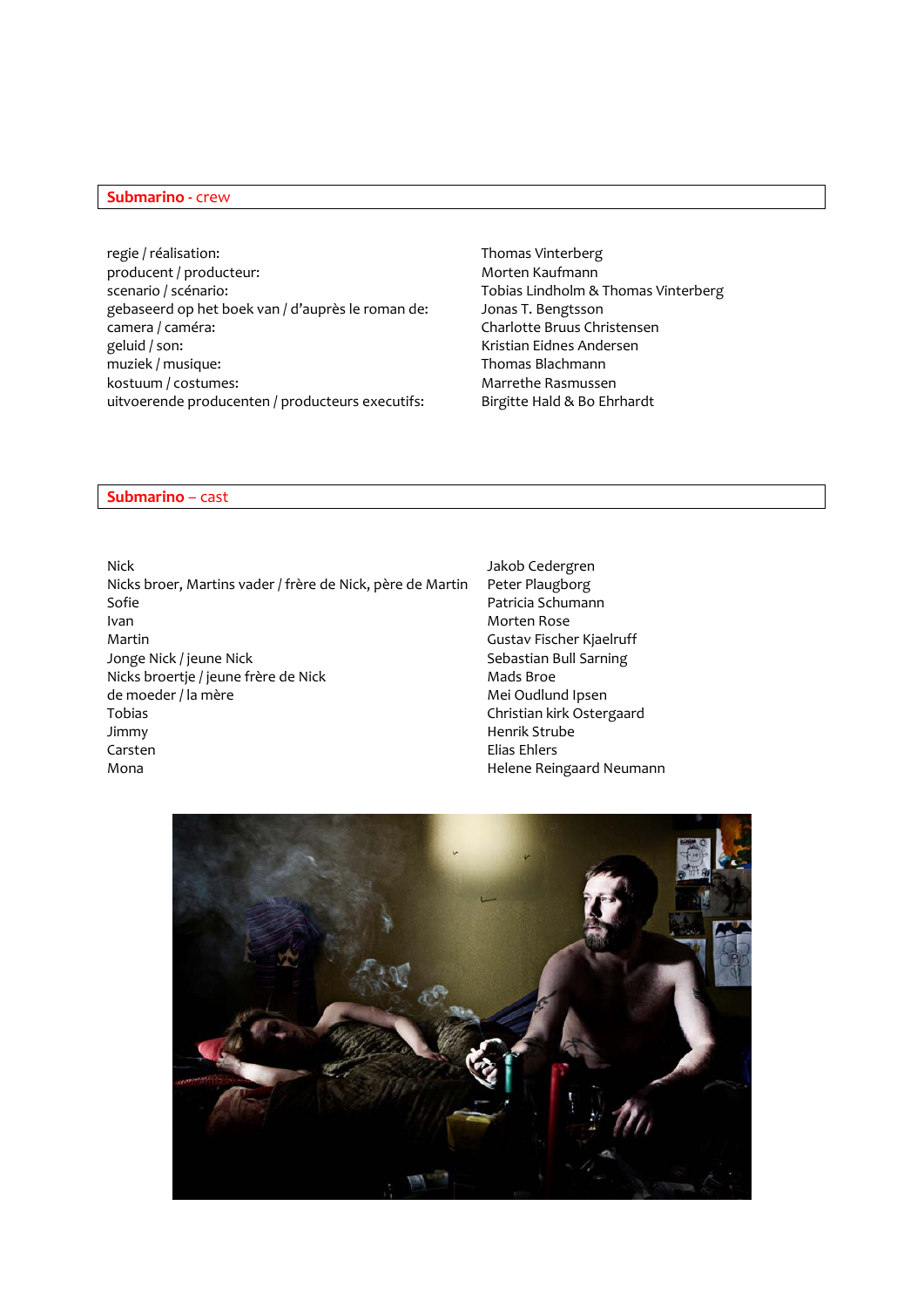### **Submarino –** Thomas Vinterberg

Vinterberg werd geboren in 1969 te Kopenhagen. Hij maakte zijn eerste kortfilm op 16‐jarige leeftijd en toen hij 19 was was hij de jongste student ooit aan de Deense filmschool. Samen met Lars von Trier is hij de initiatiefnemer van het «Dogma»‐manifest in 1995.

Zijn film FESTEN, volgens de Dogmaregels, won de FIPRESCI‐prijs in Cannes. Hierna volgden twee Engelstalige films: IT'S ALL ABOUT LOVE en DEAR WENDY en een aantal videoclips o.a. voor Blur en Metallica.

In 2007 keerde Vinterberg terug naar de Deense cinema met de komedie WHEN A MAN COMES HOME. In 2008 mocht hij een Achievement in World Cinema Award ophalen tijdens de uitreiking van de Europese Film Awards voor zijn rol als mede‐oprichter van de Dogma‐beweging.

Vinterberg est né en 1969 à Copenhague. Il tournait à 16 ans son premier court métrage et à 19 ans, il est le plus jeune étudiant de l'école danoise de cinéma. Il est l'initiateur avec Lars von Trier du manifeste de « Dogma », en 1995.

Son film FESTEN, réalisé selon ces règles, reçoit le prix FIPRESCI au festival de Cannes. Ensuite il réalisait des productions internationales (comme IT'S ALL ABOUT LOVE et DEAR WENDY) ainsi que des vidéos musicales, entre autres pour Blur et Metallica.

En 2007 il retournait vers le cinema danois avec le comédie WHEN A MAN COMES HOME. En 2008 il a reçu le Achievement in World Cinema Award pendant la remise des Awards du film européens pour son role comme cofondateur du mouvement Dogma.

![](_page_4_Picture_7.jpeg)

 SLAGET PÅ TASKEN (tv) SIDSTE OMGANG DRENGEN DER GIK BAGLÆNS DE STØRSTE HELTE FESTEN (DAS FEST) THE THIRD LIE D‐DAG ‐ DEN FÆRDIGE FILM (tv) IT'S ALL ABOUT LOVE DEAR WENDY EN MAND KOMMER HJEM **2010** SUBMARINO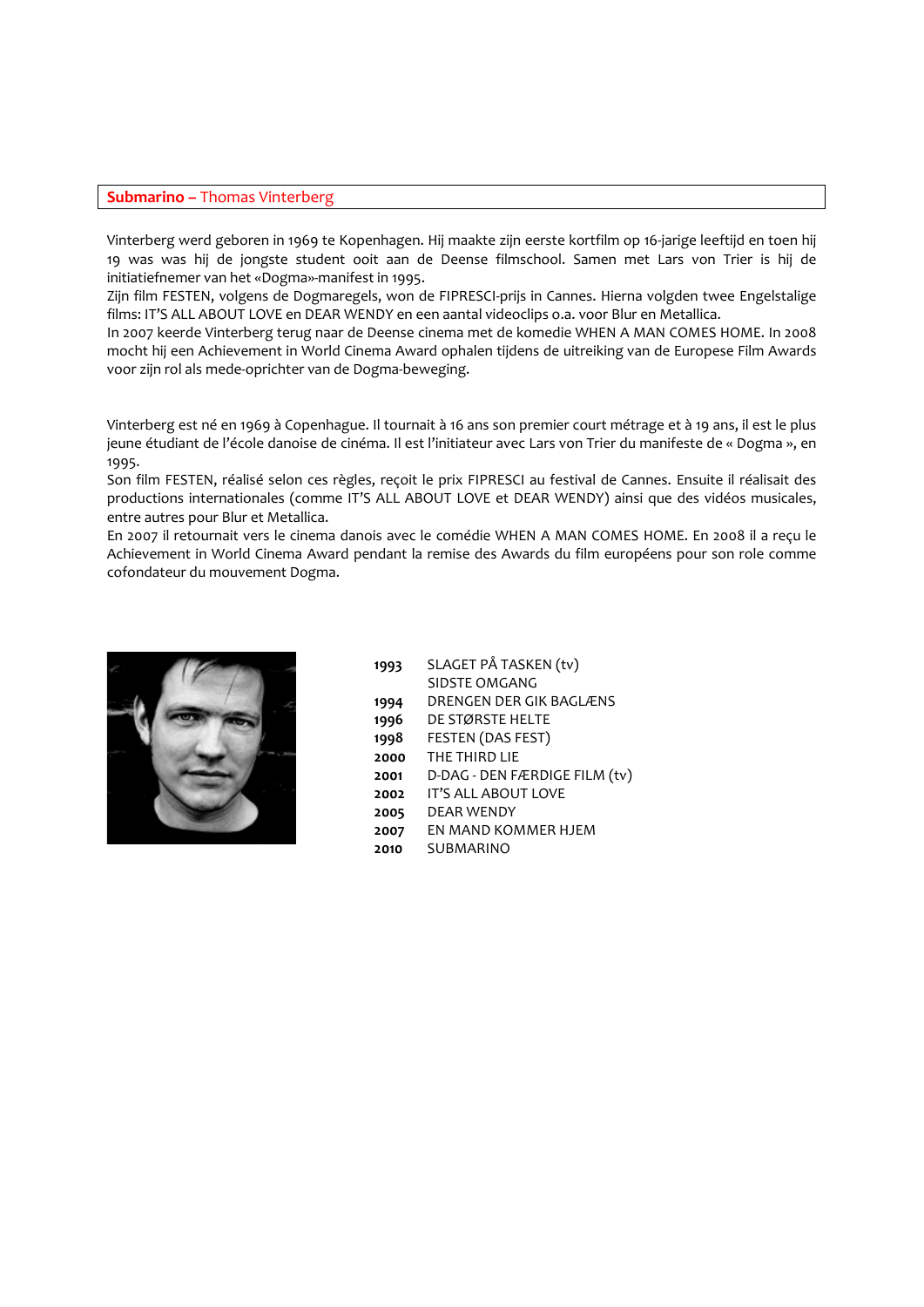### **Submarino –** director's notes

#### SUBMARINO

SUBMARINO is based on a novel by young Danish writer Jonas T. Bengtsson. I was attracted to the direct language of the book. There's a stark truth in the writing which reminded me of the early years of my filmmaking. I sensed instantly that the subject matter was significant and universal. In a way, the characters are all people trying to keep their heads above water. The film is about people not being able to make it to the surface. The title actually refers to a torture method in which someone's head is kept under water. Although I don't highlight this in the film, I still decided to keep the title for the hint of this drowning reference. THE DARKER SIDE OF LIFE

## I wanted to tell a story about people trying to care for one another even under rather dreary circumstances and in a bleak environment. The film's environment was somewhat alien to me, but I've often been attracted to the darker side of life. The characters in SUBMARINO have hit rock bottom. Their surroundings are much tougher, more brutal. Because of this, they don't have time for clever conversation or to put on airs. They belong to a very frank and straightforward part of society where simple survival comes first. Despite the sadness of the story's circumstances, ironically the making of this film was a joyful ride. Making this movie always felt like it was the right thing to do. It was a very rich and satisfying experience.

### AS A FATHER MYSELF

The feelings of parental responsibility in SUBMARINO hit me hard. I may never have lived in a shelter or collected empty bottles to scrounge up cash, like the characters in SUBMARINO, but as the father of two children (9 and 14), I was able to relate very personally to the film's themes. It's about this constant fear of failing your children, not being able to live up to the responsibility. It's even about kids trying to be responsible for other kids. We obviously all want to do right by our children, so we tend to want to perform for our children. I'm always in a slight panic to make sure that everything is fine for my kids. That's one of the main reasons why I felt so close to the story. I could relate to the parental desires of Martin's father, a single father trying to care for his young son. As a divorced father, I too now have to perform alone for my kids. THE CHRISTENING

The backbone of this movie is how the two brothers reach out to each other but always come up short. They are trying to get back to the crucial period of their tough childhood where they established this strong magical bond. I think if they had found each other in time as adults, then they might have been able to help each other out. In the opening with Nick and his brother as boys, we establish from the start that these characters are saddled with some really heavy baggage. It was about isolating some violent actions early on, then leaving room for this to resonate later when the film becomes more reflective. I wanted the christening scene to frame the movie, so we feel the same kind of tenderness at the start and again at the end. The christening scene is an important moment in the lives of Nick and his brother. It's their one moment of true happiness and purity. The scene is reflective of how with director of photography Charlotte Bruus Christensen, we decided to create a pure imagery. Not hand held and gritty, but honest and pure. Even in the "darker" scenes, we tried to maintain this.

### BEHIND THE MONSTER

Nick has this urge to take care of everyone. Throughout his life, he is constantly trying to take care of people -of his younger brother, of Ivan. He has always blamed himself for not successfully taking care of his baby brother as a child. He doesn't want to lose anyone else, so he tries to compensate by taking care of everyone. I don't care for simply angry characters. I prefer angry characters who are hiding a vulnerable side. There's a caring person behind the big monster that Nick can be perceived as. I was looking for this tough guy's vulnerability. I always saw Nick as a combination of a brute of a man and an innocent child. I wanted the audience to continue to see the child in Nick, even as an adult.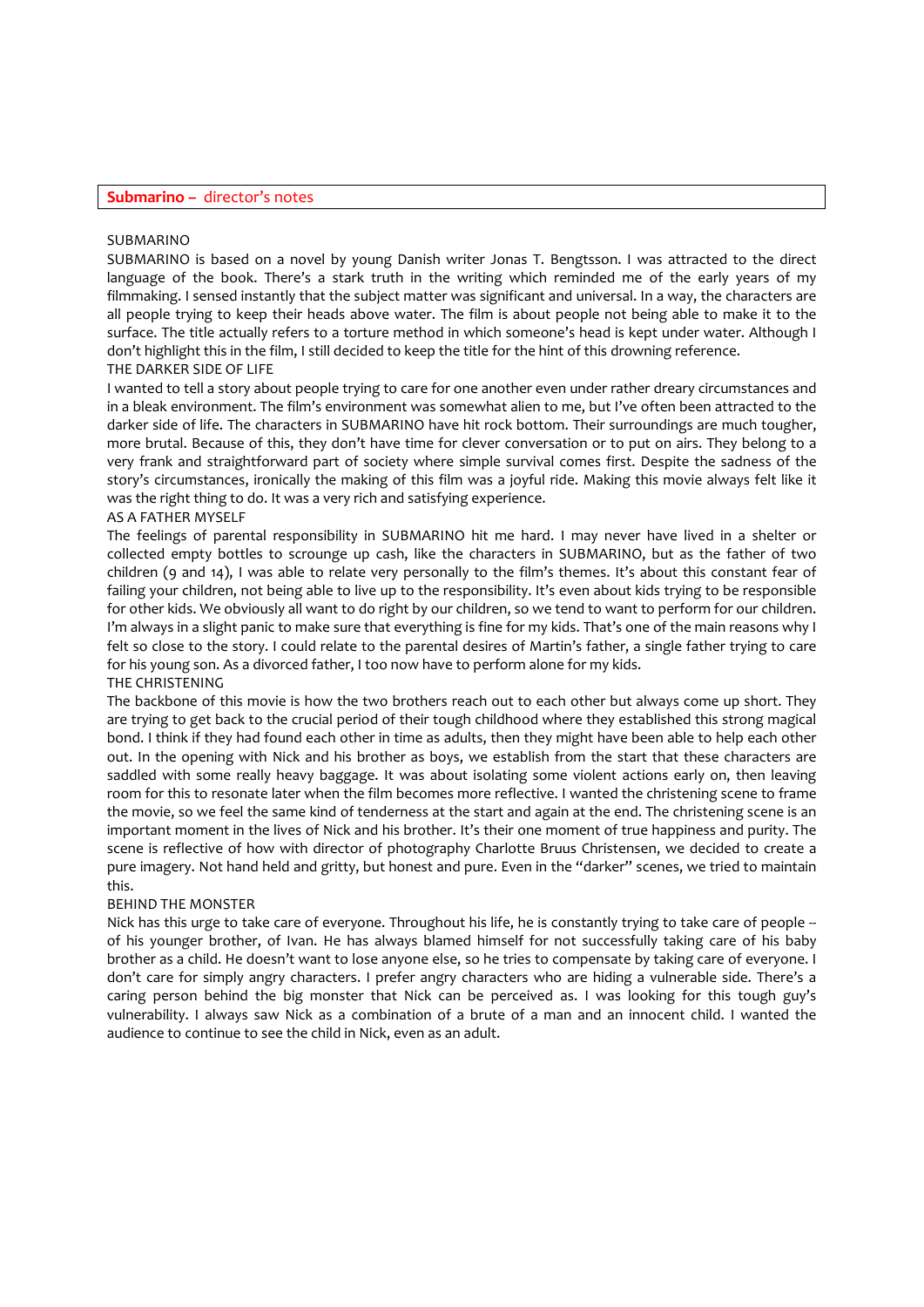#### MARTIN'S FATHER

It's interesting how this character is only referred to as Martin's father or Nick's brother. That's his full identity, his reason for being. If he didn't have his son Martin, he would probably have overdosed a long time ago. Taking care of Martin is what keeps him alive. He is constantly seeking the balance between his own needs and his child's needs. There are also the guilty feelings of not living up fully to his responsibility. He makes desperate attempts to obtain money. I think that it's such a misconception that children want money. They really just want to be loved and cared for. But so many fathers often devote so much time to their work for the sake of their children. They end up being everywhere and nowhere at the same time. At work, they are missing their family. Later, at home at the dinner table, they are busy thinking about work. Martin's father is not much different.

### VULNERABLE CREATURES

I was concerned about the character of adult Nick in the beginning. He was the kind of angry bastard that it's hard to feel sympathy for. I didn't want the audience to lose compassion for him nor any of the other characters. It was important for me to focus on the humanity of the characters. I wanted the audience to be constantly aware of the fragility of these characters. No matter how brutal some of their actions might be, we should always consider them the vulnerable creatures that they are. That's the only way for us to continue to relate to them. For example, the character of Ivan. He's actually a big sweaty murderer! When you think about it, we shouldn't really like him. But he too is vulnerable and he's longing for someone to help him. He pretends to be someone that he's not, and he ends up giving away small secrets about himself. Sometimes, the more psychopathic the character, the more interesting. I did the same with the father in FESTEN. He has molested his children, but still there's a certain empathy with him. I always want to find the compassion. Looking for the right balance is always on my mind throughout script stage, the shoot and the edit.

## THE LINE OF HOPE

Nick sees reminders of his alcoholic mother all over the place, especially in his neighbour Sofie. But unlike Nick's abusive mother, Sofie is a very sacrificing woman. She's a woman who shares herself with everyone. She serves them her smiles and her body. She was a well‐functioning middle class woman who has messed up her life and fallen for some reason or another. Her madness is due to losing her son. Lacking someone to care for, she turns to Nick. But Nick is unable to establish intimacy with Sofie because of his love for Ana, whom he has never gotten over. Nick's love story with Ana is one of the lines of real hope in SUBMARINO. We realize that Nick has been able to love. Ana is his past but she also represents his future. Nick's love story with her has fallen apart, but he has a connection to her still. We see that he is capable of love and that he has hope to love again, despite everything that has happened to him.

## WORKING WITH THE BOYS

We looked at dozens of young boys to find the right ones for SUBMARINO. They're all non-professionals as we don't have a large pool of commercial child actors in Denmark as in the US. I felt from first sight that these were the right boys. As young Martin, Gustav Fischer Kjærulff was eight years old during the shoot, and Christian Kirk Østergaard, who plays Sofie's son Tobias, was six. When you're working with such young children, giving direction remains a bit mechanical. Older children want to discuss more to understand, but at 6 and 8, they want to know simply what to do and where to go. I rehearsed a lot more with 13-year-old Sebastian Bull Sarning as young Nick and 12-year-old Mads Broe as Nick's brother. We had many conversations about what the scenes meant. I had to teach them the basics of acting since they had not acted before. It was very important for them to understand where their characters were coming from and where they were going. They spent a lot of time with the babies (we used twins) and their family. The babies needed to feel comfortable around them, and the boys needed to look natural caring for a baby, holding a baby. I'm very thorough about such things and we needed to also create a safe environment. We were very lucky to have found such beautiful twins with very cooperative parents.

### I LET MY CURIOSITY RULE

The book was already thoroughly researched, to the point where I felt like I was dealing with a document of reality. But my co-writer and I still went to northwest Copenhagen locations where we would be shooting, places he knows really well because he's been living there his whole life. That gave us a good sense of these environments. It's a gritty lower working class area. It's not like I had to live there for six months or change my identity or anything drastic like that. Research can be a bit of a romantic idea. What counts, after all, is the cinematic representation of reality. For example, when I did FESTEN, I had never attended a bourgeois dinner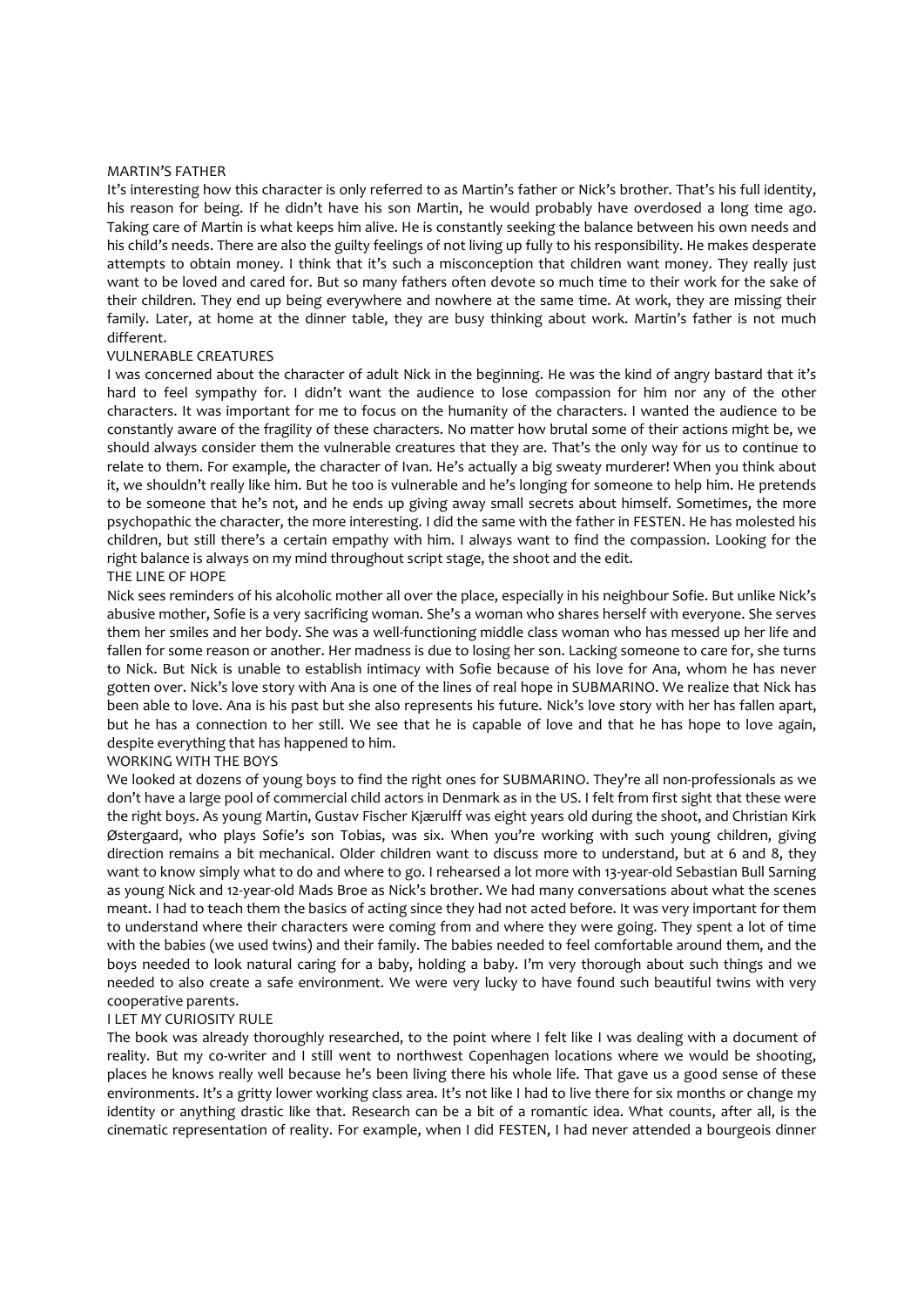party like that before. I work best when I let my curiosity rule and try to navigate by listening and observing. You have to be on your toes all the time when you do that. In that sense, I really prefer to be on thin ice rather than on too safe ground. For Martin's Father's drug abuse storyline, I relied some on a former classmate who did heroin after we left school more than 20 years ago. He's clean now, but he gave us some acute insight into what the life of a heroin addict can be like.

## US AND THEM

Everyone on the team had to go through a process of eliminating the distance between "us" and "them." We had to try and overcome the obstacles of being relatively well-adjusted people with decent incomes who imagine that we have something to say about life in a really tough, socioeconomically deprived environment. There is a kind of arrogance and audacity in that, which we had to get over in the rehearsals. Jakob Cedergren, who plays Nick, spent some time living in a halfway house for ex-cons. Morten Rose, who plays down-and-out Ivan, got into costume and started collecting empty bottles on the streets. And I went to the shelter where Nick is staying, because I'd vowed to spend a night there. I didn't. The shelter's managers told me, 'You really want to take someone's bed? You think that's fair, just so you can be lying there with your film project? Would you really do that?' It may sound romantic, but we somehow had to erase the difference between us and them. A SENSE OF PURITY AND NAKEDNESS

There's a definite connection between SUBMARINO and my early films, and on this production I did have a wonderful sense of starting over again. The cast includes a number of actors making their big-screen debuts and the crew in several key positions has young people I never worked with before. My director of photography, Charlotte Bruus Christensen, who went to UK's National Film & Television School outside London, never shot a feature before, and my co-writer, Tobias Lindholm, recently graduated from the National Film School of Denmark and this is his first feature, too. I had to face the fact that I'm the old boy on the team now. But that actually gave me a new, and much needed, eagerness, enthusiasm, crispness and fighting spirit – all the things I'd begun to miss a bit. So I went into this project with a sense of purity and nakedness.

![](_page_7_Picture_4.jpeg)